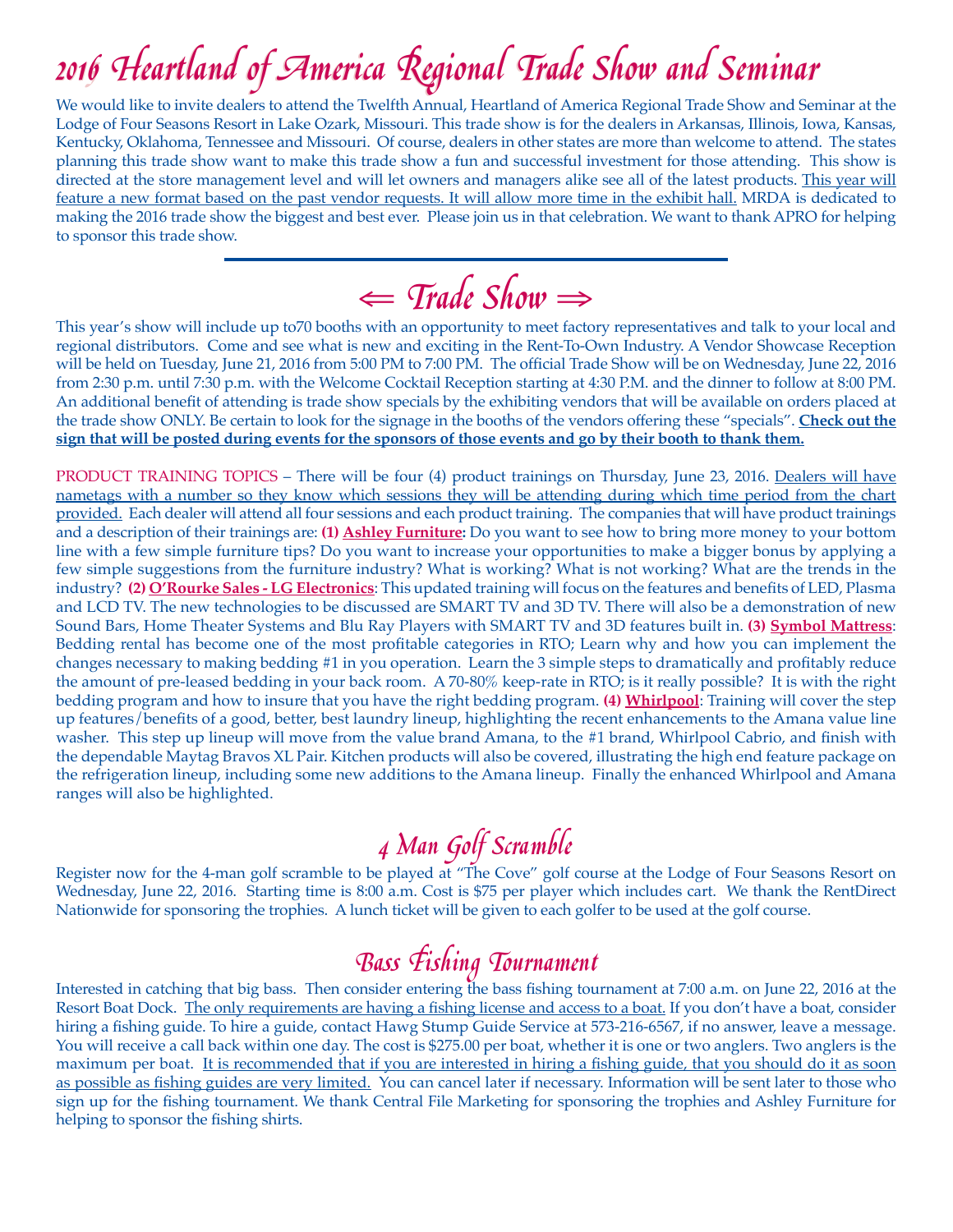$\mathcal{R}$ egistration and  $\mathcal{F}$ ee Advance registration is requested and suggested. This will help avoid unnecessary delays upon arrival. Fees may be paid by check or by using your VISA, MASTER CARD, DISCOVER or AMERICAN EXPRESS. If paying by check, make check payable to **MISSOURI RENTAL DEALERS ASSOCIATION**. You may also register by calling (573) 489-0622 (cell) or scan and email your registration form to steineraa@aol.com and charging the registration fee to any of the above-mentioned credit cards. **Each dealer member company of their state's RTO Association will be given a free registration for one (1) dealer. Dealers must be a member of their state's RTO Association to also receive the registration discount fee.** Those dealers that just want to attend the Vendor Showcase on Wednesday, may do so for FREE. Meal tickets for the other functions may be purchased individually. You may also indicate and pay for a specific number of dealers and guests, but submit their names by June 9, 2016. **In addition, the MRDA is offering to first time member companies and/or member companies that have not been in attendance at the MRDA trade show within the past 2 years, one (1) free hotel room night per company.**

Lodging<br>Participants should make their own hotel arrangements. The Lodge of Four Seasons Resort (888/265-5500 or 573/365-3000) is holding a limited block of rooms for the Heartland of America Regional Trade Show and Seminar until May 20, 2016. After May 20, 2016, rooms will be reserved on a space available basis only. The room rate is \$125 per night, plus tax for one to two persons per room. You can make your reservations on line by using the online link as follows: https://bookings.ihotelier.com/bookings.jsp?groupID=1326242&hotelID=17336

Full refund of fees minus a \$15 processing fee will be made if WRITTEN notice of cancellation of registration is received by May 27, 2016. Half of the registration fee minus the processing fee will be made after this date. No refunds will be made unless WRITTEN notice of cancellation is received prior to the opening date of the trade show. FOR GOLF: Cancellations must be received prior to June 14, 2016 in order to receive a full refund. After this date, NO refunds will be given as per the golf club.

⇐ Tentative Itinerary<sup>⇒</sup>

### **Tuesday, June 21st**

| 9:00 AM to 5:00 PM | Vendor booth set-up                   |  |
|--------------------|---------------------------------------|--|
|                    | <b>Early Registration for Dealers</b> |  |
| 5:00 PM to 7:00 PM | Welcome Reception - Exhibit hall      |  |

# **Wednesday, June 22nd**

| 7:00 AM            | Bass Fishing Tournament – Lodge of Four Seasons Resort Boat Dock (Fishing License & |
|--------------------|-------------------------------------------------------------------------------------|
|                    | access to boat NEEDED)(See "Bass Fishing Tournament" for fishing guide information) |
| 8:00 AM            | Golf Tournament, "The Cove" at Lodge of Four Seasons Resort (Shotgun Start)         |
| 9:00 AM to 2:00 PM | Additional Vendor set-up time                                                       |
| 1:00 PM to 6:00 PM | Registration - Exhibit Hall - Rooms will not be available until after 4:00 PM       |
| 2:30 to 7:30 PM    | Vendor Showcase with Cocktail Reception in Exhibit Hall                             |
|                    | *** Casual Dress*** Drawing for attendance prizes                                   |
| 8:00 PM            | Dinner - Marbella Ballroom B <sup>**</sup> Casual Dress <sup>**</sup>               |
| 9:00 PM            | Awards Presentation - Marbella Ballroom B                                           |
|                    |                                                                                     |

After dinner party continues in the HK's lounge or Fire & Ice Patio bar.

### **Thursday, June 23rd**

|                   | 7:30 AM to 8:30 AM Buffet Breakfast – (Casual Dress) – Marbella Ballroom                |
|-------------------|-----------------------------------------------------------------------------------------|
|                   | 8:45 AM to 9:25 AM Product Training $-1$ <sup>st</sup> Session                          |
|                   | 9:35 AM to 10:15 AM Product Training $-2nd$ Session                                     |
|                   | 10:25 AM to 11:05 AM Product Training $-3rd$ Session                                    |
|                   | 11:15 AM to 11:55 AM Product Training $-4th$ Session                                    |
|                   | 12:00 PM to 1:15 PM Box lunch, PAC raffle drawings and adjournment – Granada Ballroom A |
| 1:30 PM – 2:30 PM | <b>Optional State Association Meetings</b>                                              |

\*\*\* Hotel Checkout is by 11:00 A.M. \*\*\* You may wish to checkout before 9:00 AM on Thursday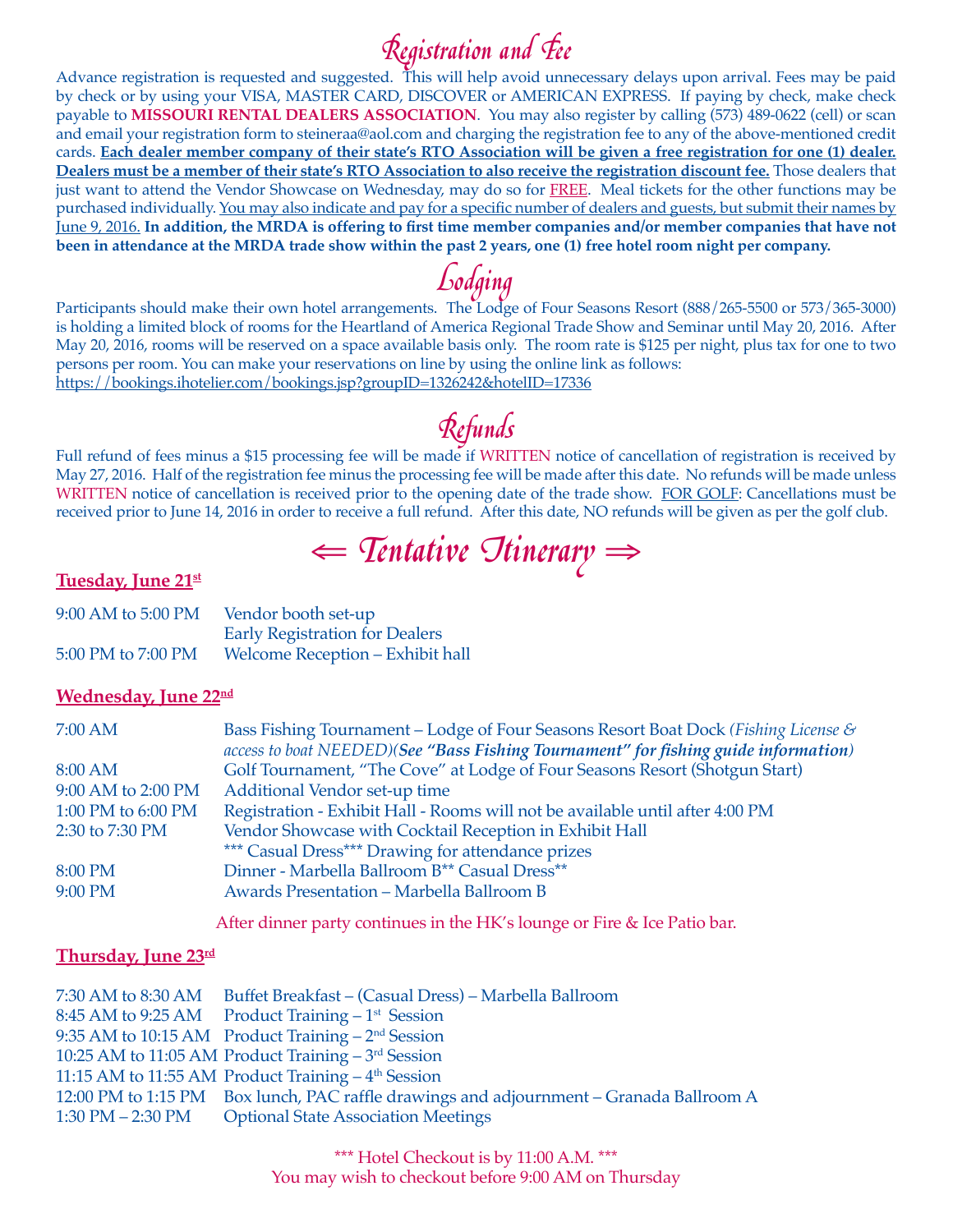# 2016 Heartland of America Regional Trade Show & Seminar Registration Form June 21-23 • Lodge of Four Seasons Resort • Lake Ozark, Missouri

Please print or type-one (1) form per registrant & spouse/guest. (Please note: personal guest is defined as "significant other" or immediate family member) You may photocopy this form. A written confirmation will be sent to you prior to the Trade Show. If your registration is received after June 2, 2016, it will be treated as an on-site registration and no confirmation will be sent.

| NOTE: Exhibitors should not use this form, as they will receive a special badge form with exhibitor information. No soliciting<br>will be allowed at any social function or on the trade show floor by non-exhibiting vendors. For information on exhibiting<br>at the trade show call (573) 489-0622 or e-mail steineraa@aol.com or go to www.morentaldealers.com |                               |                                 |  |  |  |
|--------------------------------------------------------------------------------------------------------------------------------------------------------------------------------------------------------------------------------------------------------------------------------------------------------------------------------------------------------------------|-------------------------------|---------------------------------|--|--|--|
| Full registration includes Tuesday Reception & Dinner Wednesday and drink tickets, Breakfast and box lunch on Thursday<br>and breaks, product training sessions, and entrance to exhibit hall. Golf Tournament NOT INCLUDED. Tickets will be<br>issued for all meal events.                                                                                        | <b>FULL REGISTRATION</b>      |                                 |  |  |  |
| If your registration is postmarked:                                                                                                                                                                                                                                                                                                                                | <b>BEFORE</b><br>May 23, 2016 | May 23, 2016<br><b>OR AFTER</b> |  |  |  |
| Member Dealers/Employees                                                                                                                                                                                                                                                                                                                                           | $\Box$ \$35.00                | $\Box$ \$50.00                  |  |  |  |
| Member/Employee's Spouse/Guest                                                                                                                                                                                                                                                                                                                                     | $\Box$ \$35.00                | $\Box$ \$50.00                  |  |  |  |
| One (1) Free Member Dealer per Organization                                                                                                                                                                                                                                                                                                                        | $\Box$ FREE                   | $\Box$ FREE                     |  |  |  |
| Non-Member Dealers/Employees                                                                                                                                                                                                                                                                                                                                       | $\Box$ \$100.00               | $\Box$ \$150.00                 |  |  |  |
| Non-Member Dealers/Employee's Spouse/Guest                                                                                                                                                                                                                                                                                                                         | $\Box$ \$100.00               | $\Box$ \$150.00                 |  |  |  |
| Attending Vendor Showcase ONLY                                                                                                                                                                                                                                                                                                                                     | $\Box$ FREE                   | $\Box$ FREE                     |  |  |  |
| Golf Tournament: "2016 Heartland of America Golf Tournament" Wednesday, June 22, 2016. Starting time 8:00 AM at<br>"The Cove" golf course at the Resort. Cost is \$75.00/player, which includes cart.                                                                                                                                                              |                               |                                 |  |  |  |
|                                                                                                                                                                                                                                                                                                                                                                    |                               |                                 |  |  |  |
| ADD ALL FEES DUE AND ENTER TOTAL HERE:                                                                                                                                                                                                                                                                                                                             |                               | TOTAL \$                        |  |  |  |
| $\Box$ Yes, I (we) will attend the Welcome Reception on June 21, 2016. (Please indicate for food purpose)                                                                                                                                                                                                                                                          |                               |                                 |  |  |  |
| Yes, sign me up for the Bass Fishing Tournament on June 22, 2016. SHIRT SIZE:                                                                                                                                                                                                                                                                                      |                               |                                 |  |  |  |
| Yes, I have indicated the number of dealers and guests above and will send in their names by June 9, 2016.                                                                                                                                                                                                                                                         |                               |                                 |  |  |  |
| □ Check enclosed. Mail completed application with payment to: Missouri Rental Dealers Association, 224 Rotonda Blvd.<br>North, Rotonda West, Florida 33947. (NOTE: NEW MAILING ADDRESS)                                                                                                                                                                            |                               |                                 |  |  |  |
| CREDIT CARD PAYMENT: Please charge my U VISA U MASTERCARD U DISCOVER U AMERICAN EXPRESS                                                                                                                                                                                                                                                                            |                               |                                 |  |  |  |
|                                                                                                                                                                                                                                                                                                                                                                    |                               |                                 |  |  |  |
|                                                                                                                                                                                                                                                                                                                                                                    |                               |                                 |  |  |  |
| You may register by calling 573-489-0622 or scan registration form and email to steineraa@aol.com and<br>charging the fee to your VISA, MASTERCARD, or AMERICAN EXPRESS.                                                                                                                                                                                           |                               |                                 |  |  |  |

Each registrant MUST fill out a separate registration form or pay for a certain number of people & submit names by 6/9/2016.